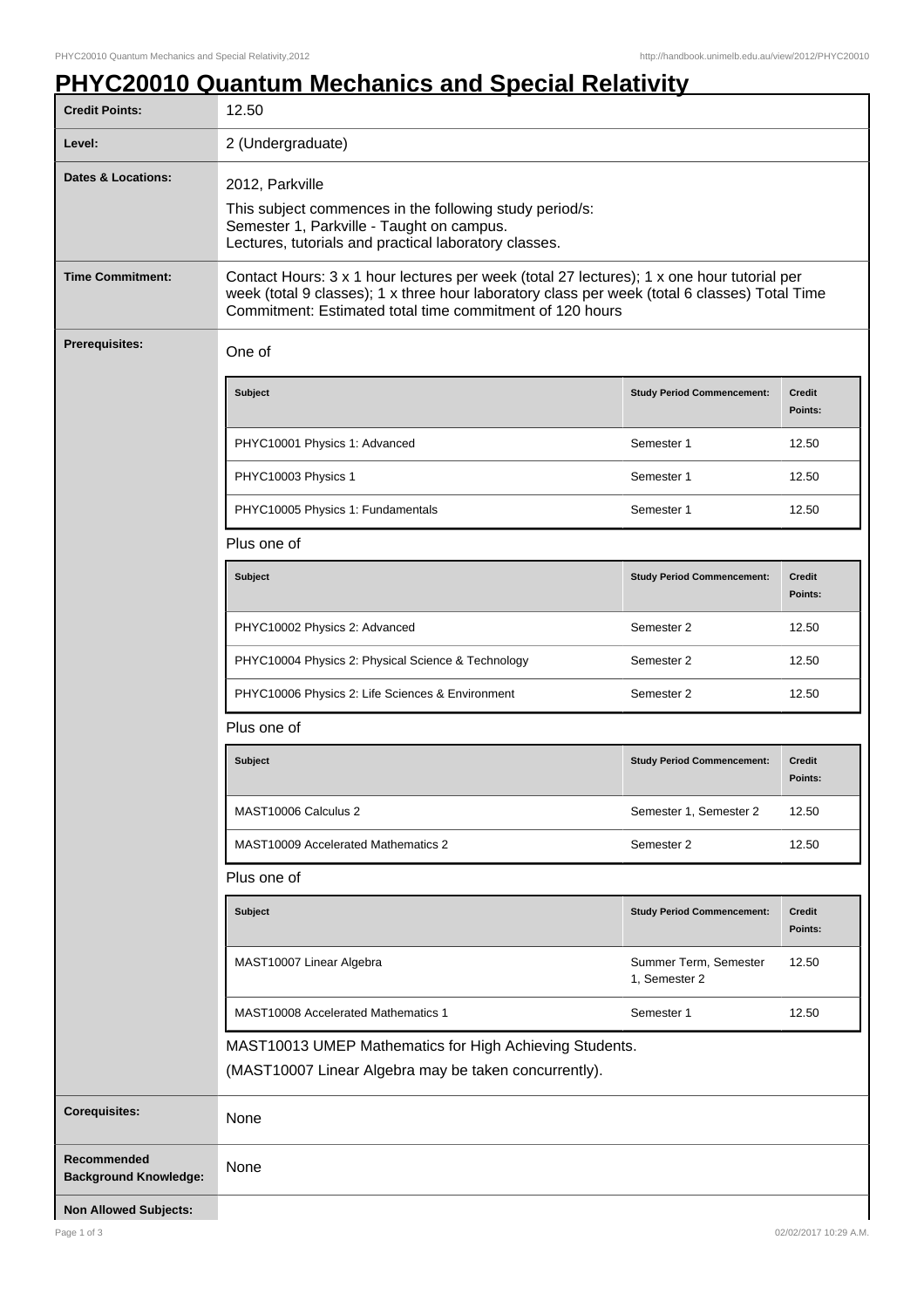|                                                   | Students who have completed any of the following subjects cannot enrol in this subject for credit<br>$#$ 640-223 Quantum Mechanics and Thermal Physics Advanced (prior to 2009)<br># 640-243 Quantum Mechanics and Thermal Physics (prior to 2009)                                                                                                                                                                                                                                                                                                                                                                                                                                          |
|---------------------------------------------------|---------------------------------------------------------------------------------------------------------------------------------------------------------------------------------------------------------------------------------------------------------------------------------------------------------------------------------------------------------------------------------------------------------------------------------------------------------------------------------------------------------------------------------------------------------------------------------------------------------------------------------------------------------------------------------------------|
| <b>Core Participation</b><br><b>Requirements:</b> | It is University policy to take all reasonable steps to minimise the impact of disability upon<br>academic study and reasonable steps will be made to enhance a student's participation in the<br>University's programs. This subject requires all students to actively and safely participate in<br>laboratory activities. Students who feel their disability may impact upon their participation are<br>encouraged to discuss this with the subject coordinator and the Disability Liaison Unit.                                                                                                                                                                                          |
| Coordinator:                                      | <b>Prof Rachel Webster</b>                                                                                                                                                                                                                                                                                                                                                                                                                                                                                                                                                                                                                                                                  |
| <b>Contact:</b>                                   | Email: PHYC20010@physics.unimelb.edu.au<br>(mailto:PHYC20010@physics.unimelb.edu.au)                                                                                                                                                                                                                                                                                                                                                                                                                                                                                                                                                                                                        |
| <b>Subject Overview:</b>                          | This subject introduces students to two key concepts in physics: quantum mechanics and<br>Einstein's theory of special relativity. Quantum mechanics topics include the quantum theory<br>of light, the particle nature of matter, matter waves, quantum mechanics in one dimension and<br>tunneling phenomena. Special relativity topics will include the foundations of special relativity,<br>spacetime invariance, simultaneity, and Minkowski diagrams, relativistic kinematics, the Doppler<br>effect, relativistic dynamics, and nuclear reactions.                                                                                                                                  |
| Objectives:                                       | To challenge students to expand their knowledge of fundamental physics principles and develop<br>their capacity to:<br>$_{\#}$ discuss the key observations and events that led to the development of quantum<br>mechanics and special relativity;<br>$*$ explain the fundamental principles of quantum mechanics and special relativity and use<br>these principles in the analysis of simple problems;<br>$*$ acquire and interpret experimental data and perform computer modelling.                                                                                                                                                                                                     |
| Assessment:                                       | Ongoing assessment of practical work during the semester including: log-book record keeping<br>and participation (10%) a written report of up to 2,000 words (10%) Satisfactory completion of<br>practical work is necessary to pass the subject, including attendance and submission of work<br>for at least 80% of workshop sessions, together with a result for assessed work of at least 50%.<br>One written test with a total duration of up to 30 minutes, held mid semester (5%) Two written<br>assignments requiring a total of up to 8 hours of work outside class time during the semester<br>(10% in total) A 3-hour written examination in the examination period (65%)         |
| <b>Prescribed Texts:</b>                          | Serway, Moses and Moyer, Modern Physics 3rd Ed. Brooks/Cole-Thomson Learning, 2005                                                                                                                                                                                                                                                                                                                                                                                                                                                                                                                                                                                                          |
| <b>Recommended Texts:</b>                         | NMJ Woodhouse, Special Relativity, Springer, 2003                                                                                                                                                                                                                                                                                                                                                                                                                                                                                                                                                                                                                                           |
| <b>Breadth Options:</b>                           | This subject potentially can be taken as a breadth subject component for the following courses:<br># Bachelor of Arts (https://handbook.unimelb.edu.au/view/2012/B-ARTS)<br>Bachelor of Commerce (https://handbook.unimelb.edu.au/view/2012/B-COM)<br>#<br>Bachelor of Environments (https://handbook.unimelb.edu.au/view/2012/B-ENVS)<br>#<br>Bachelor of Music (https://handbook.unimelb.edu.au/view/2012/B-MUS)<br>#<br>You should visit learn more about breadth subjects (http://breadth.unimelb.edu.au/<br>breadth/info/index.html) and read the breadth requirements for your degree, and should<br>discuss your choice with your student adviser, before deciding on your subjects. |
| <b>Fees Information:</b>                          | Subject EFTSL, Level, Discipline & Census Date, http://enrolment.unimelb.edu.au/fees                                                                                                                                                                                                                                                                                                                                                                                                                                                                                                                                                                                                        |
|                                                   |                                                                                                                                                                                                                                                                                                                                                                                                                                                                                                                                                                                                                                                                                             |
| <b>Generic Skills:</b>                            | A student who completes this subject should be able to:                                                                                                                                                                                                                                                                                                                                                                                                                                                                                                                                                                                                                                     |
|                                                   | $#$ explain their understanding of physics principles and applications lucidly, both in writing and<br>orally;<br>$#$ acquire and interpret experimental data and design experimental investigations;                                                                                                                                                                                                                                                                                                                                                                                                                                                                                       |